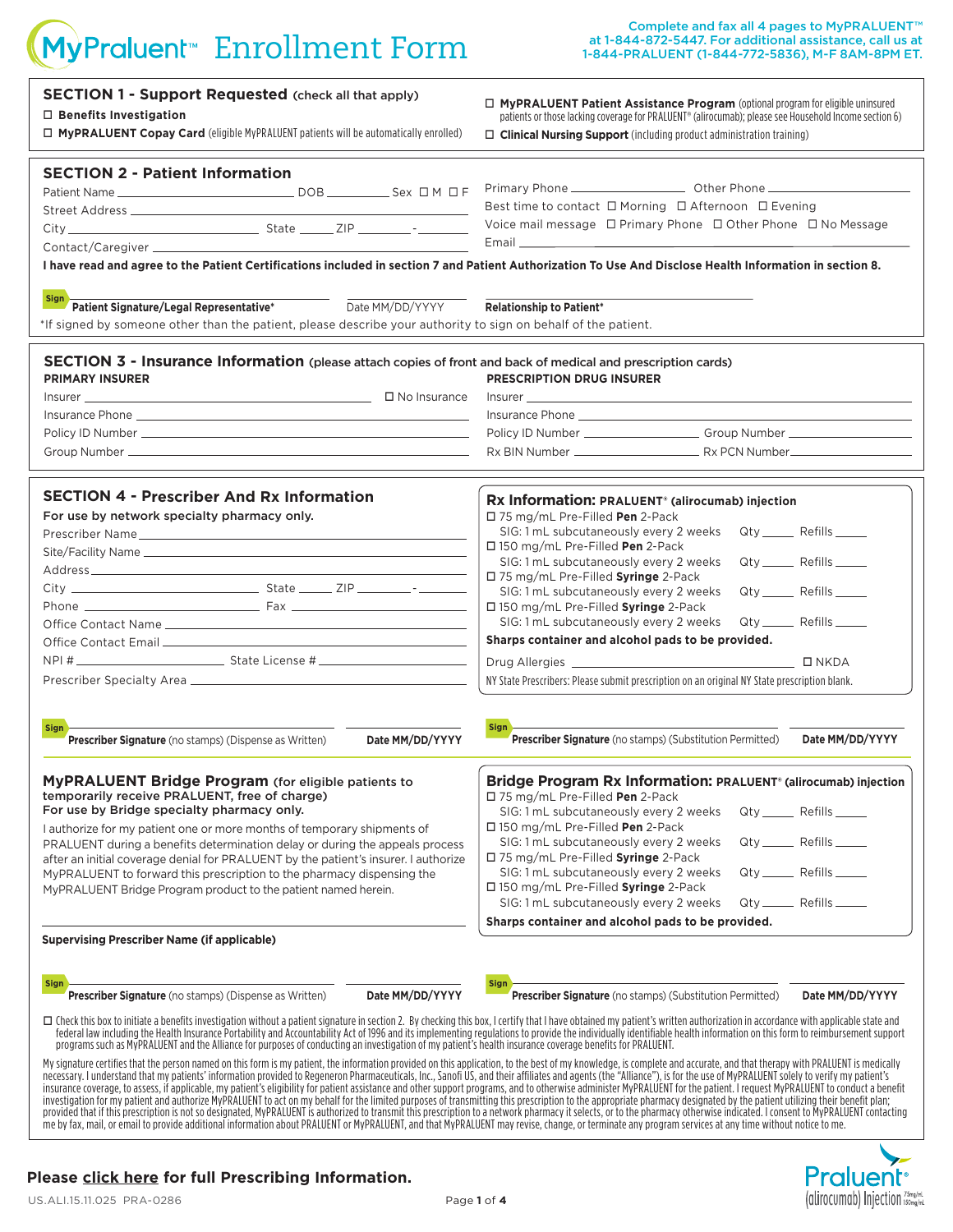### **Patient Name**

| <b>SECTION 5 - Treatment Information</b><br>$\Box$ New Start<br>$\Box$ Reauthorization                                                                                                                                                                      | <b>LDL-C</b> on treatment $\frac{mg}{dL}$ Date: $\frac{mm}{y}$                                                              |                                              |                              |                              |                              |              |
|-------------------------------------------------------------------------------------------------------------------------------------------------------------------------------------------------------------------------------------------------------------|-----------------------------------------------------------------------------------------------------------------------------|----------------------------------------------|------------------------------|------------------------------|------------------------------|--------------|
| $\Box$ Continuation (new insurance)<br><b>ICD-10 Diagnosis Codes</b><br>Hypercholesterolemia (MUST select at least one)<br>$\square$ E78.0 (Pure Hypercholesterolemia, including HeFH)                                                                      | <b>Previous And/Or Current Lipid-Lowering Treatments</b><br>(dose mg/day)<br>$\Box$ None $\Box$ Yes (please indicate below) |                                              |                              |                              |                              |              |
| $\square$ E78.2 (Mixed Hyperlipidemia)<br>$\square$ E78.4 (Other Hyperlipidemia)<br>$\square$ E78.5 (Unspecified Hyperlipidemia)<br>ASCVD-Specific Code(s): ASCVD-Specific Code(s):<br>For Clinical ASCVD patients, MUST select the appropriate code(s) for | $\Box$ atorvastatin<br>$\square$ ezetimibe<br>$\square$ pravastatin                                                         | $\square$ 10<br>$\square$ 10<br>$\square$ 10 | $\square$ 20<br>$\square$ 20 | $\Box$ 40<br>$\square$ 40    | $\square$ 80<br>$\square$ 80 |              |
|                                                                                                                                                                                                                                                             | $\Box$ rosuvastatin<br>$\Box$ simvastatin<br>$\Box$ Other $\Box$                                                            | $\square$ 5<br>$\square$ 5                   | $\square$ 10<br>$\square$ 10 | $\square$ 20<br>$\square$ 20 | $\square$ 40<br>$\square$ 40 | $\square$ 80 |
| Hypercholesterolemia and include the specific ASCVD diagnosis code.<br>Click here to access an ICD-10 coding reference list.                                                                                                                                | Failure on or contraindications to any of the above therapies?                                                              |                                              |                              |                              |                              |              |
|                                                                                                                                                                                                                                                             |                                                                                                                             |                                              |                              |                              |                              |              |
| <b>SECTION 6 - Household Income</b><br>(required if requesting MyPRALUENT™ Patient Assistance for patients without insurance coverage for PRALUENT® (alirocumab) injection)                                                                                 |                                                                                                                             |                                              |                              |                              |                              |              |

Total Number of People within Household (including applicant)

Total Annual Household Income \$ \_\_\_\_\_\_\_\_\_\_\_\_\_\_\_\_\_\_\_\_\_\_\_\_(current annual household income includes annual gross salary/wages, Social Security income, unemployment insurance benefits, disability income, workers compensation, and any other income for the Household.)

To qualify for the MyPRALUENT Patient Assistance Program, I understand that I must not have confirmed insurance coverage for PRALUENT, and I must meet certain income and other eligibility requirements. MyPRALUENT may ask for proof of income at any time for the purpose of audit/verification. If requested, I agree to provide proof of income within thirty (30) days of the request.

Fax all 4 pages to **1-844-872-5447**.

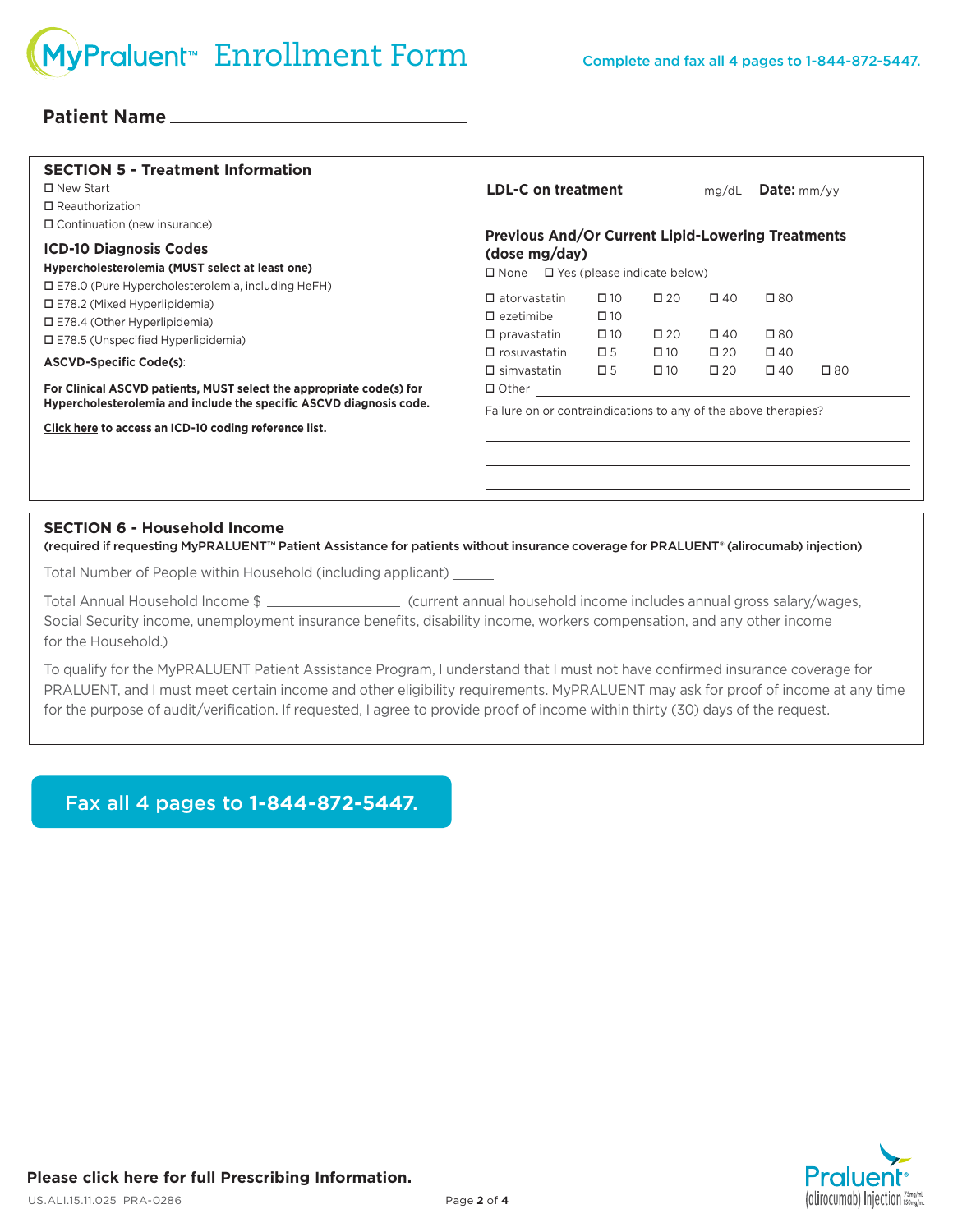## **SECTION 7 - Patient Certifications (Please read the following carefully, then date and sign where indicated in section 2 of page 1)**

I am enrolling in the MyPRALUENT™ Program (the "Program") and authorize Regeneron PharmaceuticaIs, Inc., Sanofi US, and their agents (together the "Alliance") to provide me services under the program, as described in the Program Enrollment Form and as may be added in the future. Such services include medication and adherence communications and support, medication dispensing support, coverage and financial assistance support, disease and medication education, injection training and other support services (the "Services"). I agree to my enrollment in the MyPRALUENT Copay Card program if confirmed as eligible, understand that Copay Card information will be sent to my designated specialty pharmacy/ in-network specialty pharmacy along with my prescription, and any assistance with my applicable cost-sharing or co-payment for PRALUENT® (alirocumab) will be made in accordance with the Program terms and conditions.

If I am completing Section 6, I confirm my agreement with the conditions set forth in Section 6, and certify that the number of people in my household and my household income are true and accurate to the best of my knowledge.

I authorize the Alliance to contact me by mail, telephone, or email, with information about the Program, hypercholesterolemia and products, promotions, services and research studies, and to ask my opinion about such information and topics, including market research and diseaserelated surveys. I further authorize the Alliance to de-identify my health information and use it in performing research, education, business analytics, marketing studies or for other commercial purposes. I understand that members of the Alliance may share identifiable health information with one another in order to de-identify it for these purposes and as needed to perform the Services or to send the communications listed above (the "Communications"). I understand and agree that the Alliance may use my health information for these purposes and may share my health information with my doctors, specialty pharmacies, and insurers.

I understand that I do not have to enroll in the Program or receive the Communications, and that I can still receive PRALUENT, as prescribed by my physician. I may opt out of receiving Communications, individual support services offered by the Program, including the MyPRALUENT Copay Card, or opt out of the Program entirely at any time by notifying a Program representative by telephone at **1-844-PRALUENT** or by sending a letter to MyPRALUENT, 1670 Century Center Parkway, Memphis, TN 38134.

**You may keep a copy of this form for your records.**